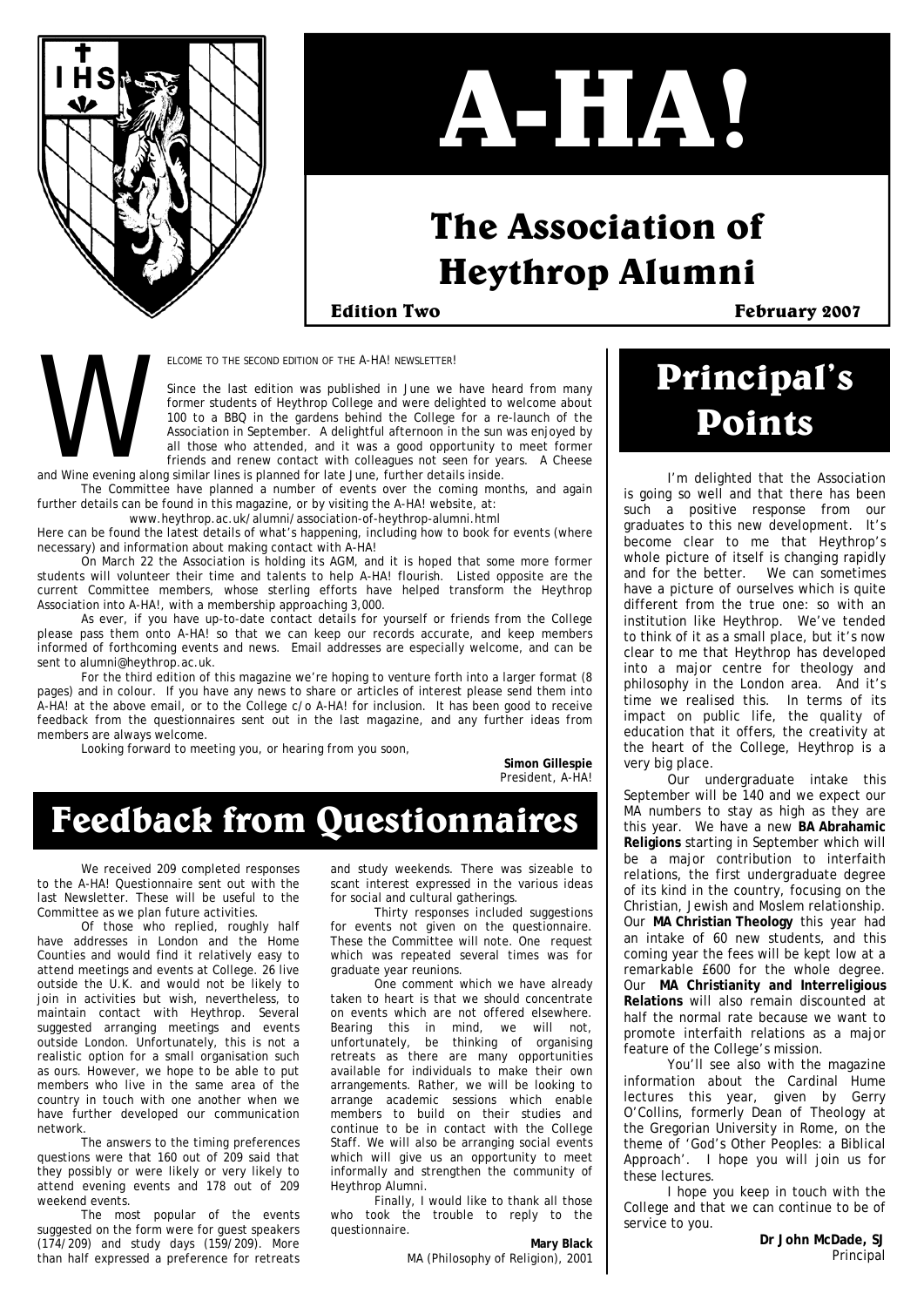### **Eros, Agape & Pope Benedict A-HA!**

*The Pope's first encyclical reveals an interesting new approach to dialogue with the world.* 

 The Catholic Church has, in many quarters, a reputation for always talking and never listening. The danger of this is that she is seen to be answering questions which nobody is asking, with the result that she ceases to be a part of the main-stream of intellectual exchange and becomes a chattering and condemnatory sub-culture on the margins of contemporary society.

 For many, the election of Cardinal Ratzinger seemed to announce the continuation of a contra mundum policy on the part of the Church, a determination to always stand against the false, evil and rough-spoken world, armed only with the sword of truth. Yet events soon showed that the former Prefect of the Congregation for the Faith who had faithfully and loyally followed orders for 20 years, now that he has himself been entrusted with ultimate command of the barque of Peter, has begun to tilt the rudder in a somewhat different direction than heretofore. Those who were fearful of what the new pontificate might bring are starting to wonder whether in fact something remarkable is happening in three areas.

 Just as his predecessor, Benedict XV, at the beginning of the 20th century put a stop to the modernist witch-hunts, so a more eirenic approach to new thinking seems to be flowing from the Congregation for the Faith today. Of course this does not mean that catholic truth is likely to be put on hold, but it does seem to mean that a dialogue with the theologians who are her own children might now be as important to the Church, and conducted with the same respectful hearing, as dialogue with those on the outside. In the last few weeks it has become apparent that both Orthodoxy and Islam are showing an increased readiness to engage in dialogue with the new Pope. Ilaria Morali, a professor of theology at the Pontifical Gregorian University in Rome recently said of the Muslims that "they never imagined that there could be another way of dialoguing other than that of John Paul II" (Zenit.org, 29.11.06) whatever that may mean.

 But it is in a fourth area that there are signs that a new approach is apparent taking into account the sort of questions that people are asking and from the standpoint where these questions are being asked, and this becomes clear from a reading of the encyclical Deus Caritas Est. God is most certainly Love, and there are many Christian tomes to tell us so; many, alas, to quote the Pope himself: "detached from the vital relations fundamental to human existence ... admirable perhaps, but decisively cut off from the complex fabric of human life." (p.19)

 So he actually starts his argument at the point where most people start with regard to Love, and that is the human dimension: "the vast semantic range of modern definitions" finds its epitome in a love "between man and woman where body and soul are inseparably joined and human beings glimpse an apparently irresistible promise of happiness" (p.10).

Eros up to now has been little better than a dirty word in the ecclesiastical dictionary and so it fair leaps out of the encyclical, where it is defined as a love which is neither planned nor willed, "a certain foretaste of the pinnacle of our existence, of that beatitude for which our whole being yearns" (p.13). Eros is somehow rooted in

man's very nature for Adam is a seeker who abandons his mother and father in order to find a woman and the two together become one flesh and represent complete humanity (p.29).

 Nietzsche's point that Christianity had actually poisoned eros and turned it into a vice is met and discussed, not just condemned. Here the Pope is on rather soggy ground because he seems to be saying that eros in the ancient world ended up in temple prostitution (pp.12 & 24) which it doubtless did in some cases, but this was not the norm. He is on stronger ground when he goes on to say that eros as instinctual gratification alone is not enough to satisfy our longing because we are more than just bodies: "Man is truly himself when his body and soul are intimately united; the challenge of eros can be said to be truly overcome when this unification is achieved" (p.14) He then admits that there have been tendencies in Christianity to oppose the body but argues that the contemporary way of exalting the body alone is just as bad because it relegates the person to the level of object.

 The Pope defines eros as a searching love and, in a most interesting use of language where he quotes Hosea and Ezekiel (p.24) as well as the early part of the Song of Songs (p.16) in support, seems to be saying that the love of God for the human race is erotic because God first seeks us out. This passionate - erotic God (p.26) of the Old Testament is completely different from the uncaring and capricious gods of the surrounding pagans as well as the god of the philosophers who lacks nothing and, although the object of love, does not and cannot love  $(p.24)$ .

 Of course none of this is new but what is most certainly new is finding it in the pages of a papal encyclical and here is a real attempt by Pope Benedict to engage in a treatise on love with actual people in a place where people actually start from, and with what people actually value and therefore an ongoing conversation can be initiated and continued. As one might expect, his line of thought does not end with eros alone: it has to be purified and lifted up, but it is not just condemned. True human love, like divine love, is not just a moment of intoxication but also a journey embracing the dimension of time; it involves healing (p.24) and forgiveness most of all. (p.25) "Biblical faith does not set up a parallel universe, or one opposed to that primordial human phenomenon which is love, but rather accepts the whole person" (p. 22). Logos becomes eros which is then transformed into agape which the Pope defines as "eros supremely ennobled and purified" (p. 26).

 In the Pope's continuing analysis, the unique image of God in the Bible is matched by its image of the human being: Adam, the erotic seeker, finds woman and the two become one flesh. The searching Eros, rooted in our nature by a monotheistic God, leads towards monogamous marriage and so God's way of loving becomes our also (p.29).

 He then passes on to the uniqueness of Jesus Christ who gives actual flesh and blood to these concepts and radically defines Christian Love by his death on the Cross which is given an enduring presence through the Eucharist which draws us into the "very<br>dynamic of his self-giving" (p. 30) This dynamic of his self-giving". (p.30) Eucharist has, of its nature, a social dimension: "I cannot possess Christ just for myself; I can belong to him only in union with all those who have become, or who will

# **Committee**

Principal:

 Dr John McDade SJ j.mcdade@heythrop.ac.uk

President:

 Simon Gillespie 07760 372105 simon.chrism@btinternet.com

Vice-President: Mary Black

Committee Members:

Vickie Howells

Alan Rainer

Bill Russell

Amanda Williams

College Liaison:

 Annabel Clarkson 020 7795 4203 a.clarkson@heythrop.ac.uk

HSU Liaison:

 Steve Searle hsupresident@heythrop.ac.uk

become, his own. Communion draws me out of myself towards him, and thus also towards unity with all Christians". (p.32) So love of neighbour is not just a matter of moral behaviour because, in the Eucharist, faith, love and ethical behaviour are interwoven into a single reality, and the sacrament includes the reality of being loved and loving others: this is why the ancient Church called the Eucharist agape -perfect love. "A Eucharist which does not pass over into the concrete practice of love is intrinsically fragmented" (p.33) and the parable of Jesus about the Last Judgement shows that "love becomes the criterion for the definitive decision about a human life's worth or lack thereof"(p.35).

The Pope concludes the first part of the encyclical by saying that the love of God which we experience in the Eucharist teaches us to understand what love is, and because we are God's friends then his friends - even people we do not like or know - become our friends. Thus, starting from eros, "rooted in our very nature" (p.29) he has laid in a logical progression the foundation for the second part of the encyclical which concerns "the practice of love by the Church defined as a Community of Love". It is surprisingly good, not at all stuffy, the whole thing well worth spending a bit of time reading.

#### **Michael Murphy**  MA (Contemporary Theology), 2000

*Translation and page numbering is from the Libreria Editrice Vaticana edition.* 

*Michael Murphy is Parish Priest in Streatham Hill, South London.*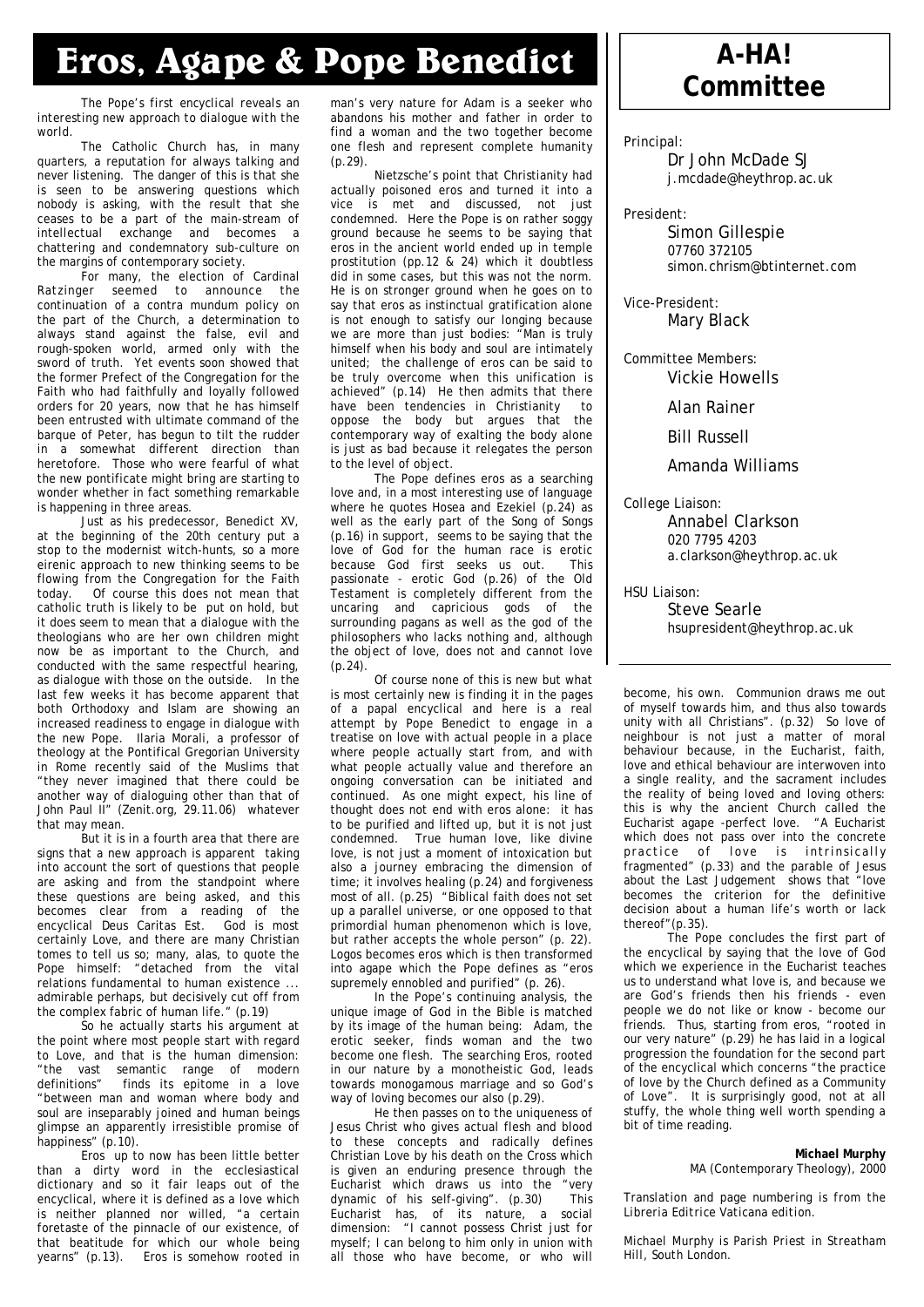**Forthcoming**  orthcomi

#### Thursday 8<sup>th</sup> February - 6.30pm - Faulkner Hall, Maria Assumpta Centre (Heythrop College) **"Interreligious Dialogue from our own Perspective"**

A study evening given by Mr Jonathan Gorsky & Dr Mohammad Shomali Open to all, no bookings needed - just turn up on the night

Wednesday 14<sup>th</sup> March - Riverside Studios, Hammersmith **"Into Great Silence"** 

A showing of the highly acclaimed documentary about the life of a Carthusian community The film runs for nearly three hours in near silence - a fascinating meditation on the life of The Grand Chartreuse monastery in the French Alps Price £7.00, to include the Film and a complimentary pre-screening glass of wine

Meeting in the Bar of the Riverside Cinema, time to be advised when the cinema have confirmed Please contact alumni@heythrop.ac.uk by 23rd February to reserve a place

> Thursday 22<sup>nd</sup> March - 6.30pm - Brinkman Room, Heythrop College **Annual General Meeting**  followed by

Fr Brendan Callaghan speaking about his psychology work at Heythrop

Friday 29th June 2007 - 7.00pm - Heythrop College Gardens **"Summer Success"** 

A Cheese and Wine evening to celebrate the end of the academic year Open to all A-HA! members for a small charge

and to all those just finishing their studies and so joining the Association for the first time (free of charge)

*Please see the website: www.heythrop.ac.uk/alumni/association-of-heythrop-alumni.html for further details; or email alumni@heythrop.ac.uk* 

### **Just War**

*The author writes of the difficulties of writing a philosophical dissertation on the just war theory whilst in a battle zone.* 

I didn't expect, when I signed up for my MA at Heythrop, either to write about war or to experience it. Over the following months, though, as elections approached in Iraq, my thoughts turned back there. I had briefly visited the country during the war. Prior to that, in Saddam's time, I had read about it and heard stories from others who had visited. It seemed then to be a place I would never visit, so holding the attraction of the inaccessible. My first Arabic teacher had been an Iraqi refugee and from him I knew Iraq as a country where religions and languages had survived though extinct in the rest of the world, and for it also to be place of great suffering. When there was an opportunity to go and live there, in the International Zone in Baghdad, I was drawn to the place again.

Meantime, of course, I had a commitment to complete my MA in Philosophy of Religion. I had been interested early in the course in the just war theory, and in particular in the ways in which the theory might have to change to reflect modern warfare. So I made the just war the focus of my dissertation though as time went by I realised that I would have to scale back the breadth of what it would cover. In the end I looked at the issue of whether a just war could be one waged for humanitarian motives rather than those of self-defence. I don't think it was a particularly distinguished essay; in fact it is probably only of interest for the circumstances in which it was written, which form the topic for this article.

In fact the essay - or rather the notes for it, stuffed in a manila envelope - sat forgotten for many months after I arrived in Baghdad. I was too busy adjusting to life in a cramped half-share of a caravan, one of several set in an underground car park. Even in this location

the caravan's air conditioner pumping out smelly cold air could barely contain the inhuman heat of the summer (the Baghdadis call August ab al-lihab, blazing August - when the temperature sometimes reaches fifty degrees). Six months later I was to move into a concrete one-room bunker that had TV and Internet and privacy, and I thought it was luxury.

Meantime, life was full of work, fish barbecues (called in Iraq mazgouf; the fish is taken from the river Euphrates), and Ramadan iftars. I vividly remember the guilt I felt, whilst working in an otherwise all-Iraqi office, when I furtively drank Seven-Up at midday during the Ramadan fast. It was an experience of total integration with my less religious Iraqi colleagues, who were doing exactly the same and with the same feelings of furtiveness and guilt! My days were also full of the reports of death, the human stories of the explosions whose noise I could hear day and night. Thankfully, other than a few bullets that would fall from the sky, and the occasional mortar, I was so well-protected that I felt myself pretty much safe. Oddly, also, my good memories greatly outweigh the bad. The Iraqis I knew were friendly, interesting, diverse, and committed to rebuilding their country. They had an infectious enthusiasm. So did many of my international colleagues. The manila envelope stayed in the cupboard: its details on the philosophical debate about war didn't compete with the conversation of people for whom war was a real experience.

It was actually (I say with shame) only several weeks after I moved to my new accommodation, with a June deadline bearing down on me, that I realised I would have to get a move on with my dissertation. Out came the manila envelope. The flow of thought had been broken, and also the excitement of the debate. Colleagues thought that a solitary intellectual pursuit like this would make an ideal counterpart to the frenetic life I otherwise was leading. In some ways it did, but it needed a great deal more investment of time than I could give it. It had, anyway, irrevocably lost its grip on my imagination. I don't know if there's a profound moral to be read into this. Perhaps there are situations where we can sit back and reflect, deconstructing our sense of what is right and wrong; and there are other times when we are only comfortable doing what we feel is right without thinking too deeply about the matter. Perhaps the worst condition we could be in is when we cannot detach ourselves enough from what we are doing even to realise that we have a choice of what to do.

**Events** 

LUI

Anyway, I was now in a rush to complete the essay, coming back from meetings with militia leaders to sit late into the night trying to make sense of my old notes, and reflect on the morality and consequences of war. At meetings with clerics who would describe the need to prevent tyranny from returning to their country, I would have in my head the summaries of various articles from British journals on the morality or otherwise of launching a war on humanitarian grounds. I didn't often quote them. Not because they wouldn't be interested in discussing philosophy; in Iran, at least, the clerics I met always wanted to ask me about Bertrand Russell. I just didn't want to discuss intellectually an issue that was so emotive, and of which I was so much a distant spectator.

I will be proud, though, collecting my MA (yes, I got there in the end) to be able to say, it was made in Baghdad.

> **Gerard Russell**  MA (Philosophy of Religion), 2006

*Gerard Russell spent thirteen months in Baghdad leaving in August 2006. He is currently in the safer haven of Saudi Arabia.*